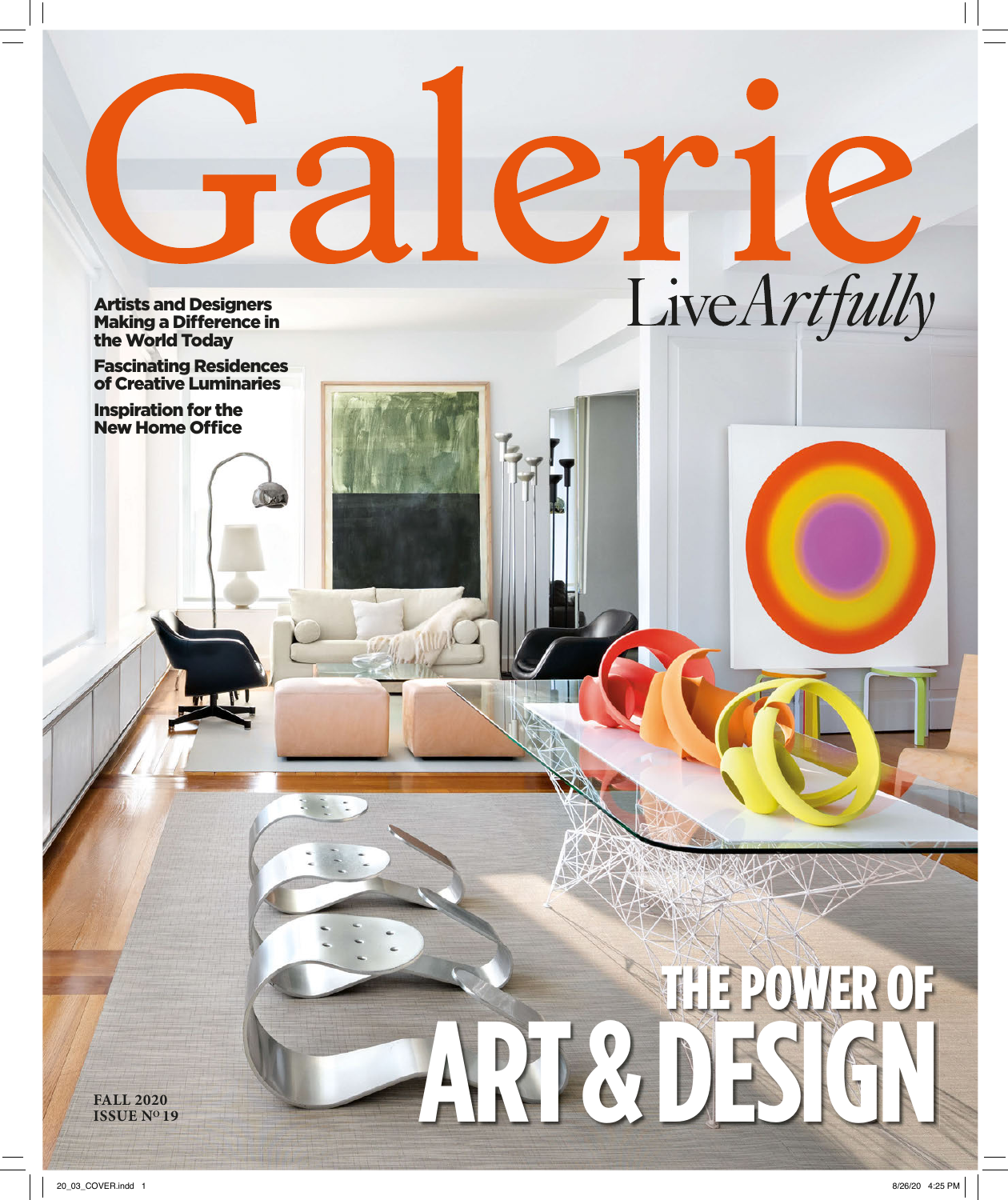# **BACKSTORY**

# Kindred Spirits

Chicago gallerist Mariane Ibrahim and her newly represented artist Raphaël Barontini found inspiration in quarantine